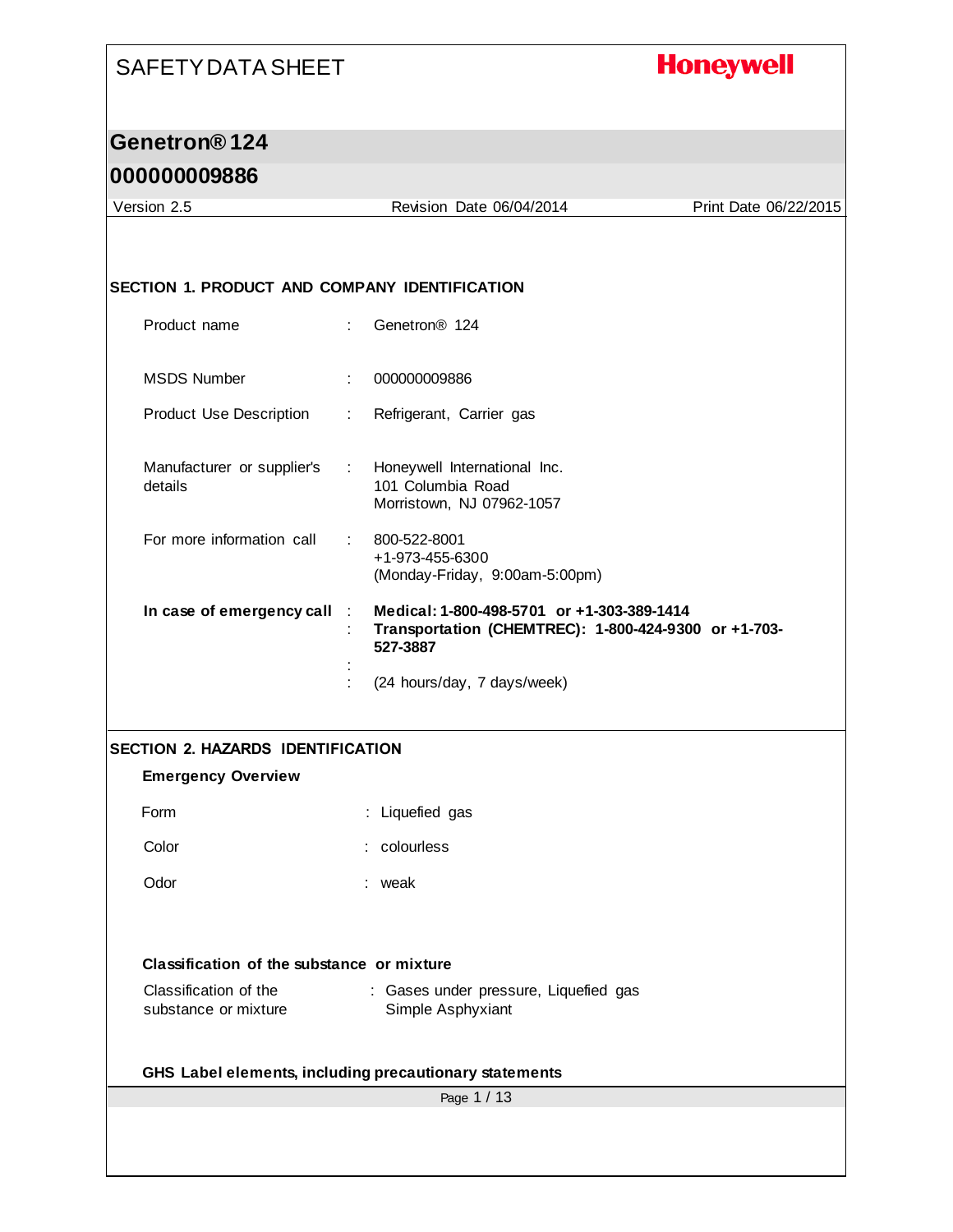# SAFETY DATA SHEET **Honeywell Genetron® 124 000000009886** Version 2.5 Revision Date 06/04/2014 Print Date 06/22/2015 Symbol(s) Signal word : Warning Hazard statements : Contains gas under pressure; may explode if heated. May displace oxygen and cause rapid suffocation. Precautionary statements : **Storage:**  Protect from sunlight. Store in a well-ventilated place. Hazards not otherwise : May cause cardiac arrhythmia. classified May cause frostbite. May cause eye and skin irritation. **Carcinogenicity** No component of this product present at levels greater than or equal to 0.1% is identified as a known or anticipated carcinogen by NTP, IARC, or OSHA. **SECTION 3. COMPOSITION/INFORMATION ON INGREDIENTS** Formula : C2HClF4 Chemical nature : Substance Chemical Name CAS-No. Concentration 1-Chloro-1,2,2,2-tetrafluoroethane 2837-89-0 <100.00 % 1-Chloro-1,1,2,2-tetrafluoroethane 354-25-6 <5.00 % **SECTION 4. FIRST AID MEASURES** Inhalation : Move to fresh air. If breathing is irregular or stopped, Page 2 / 13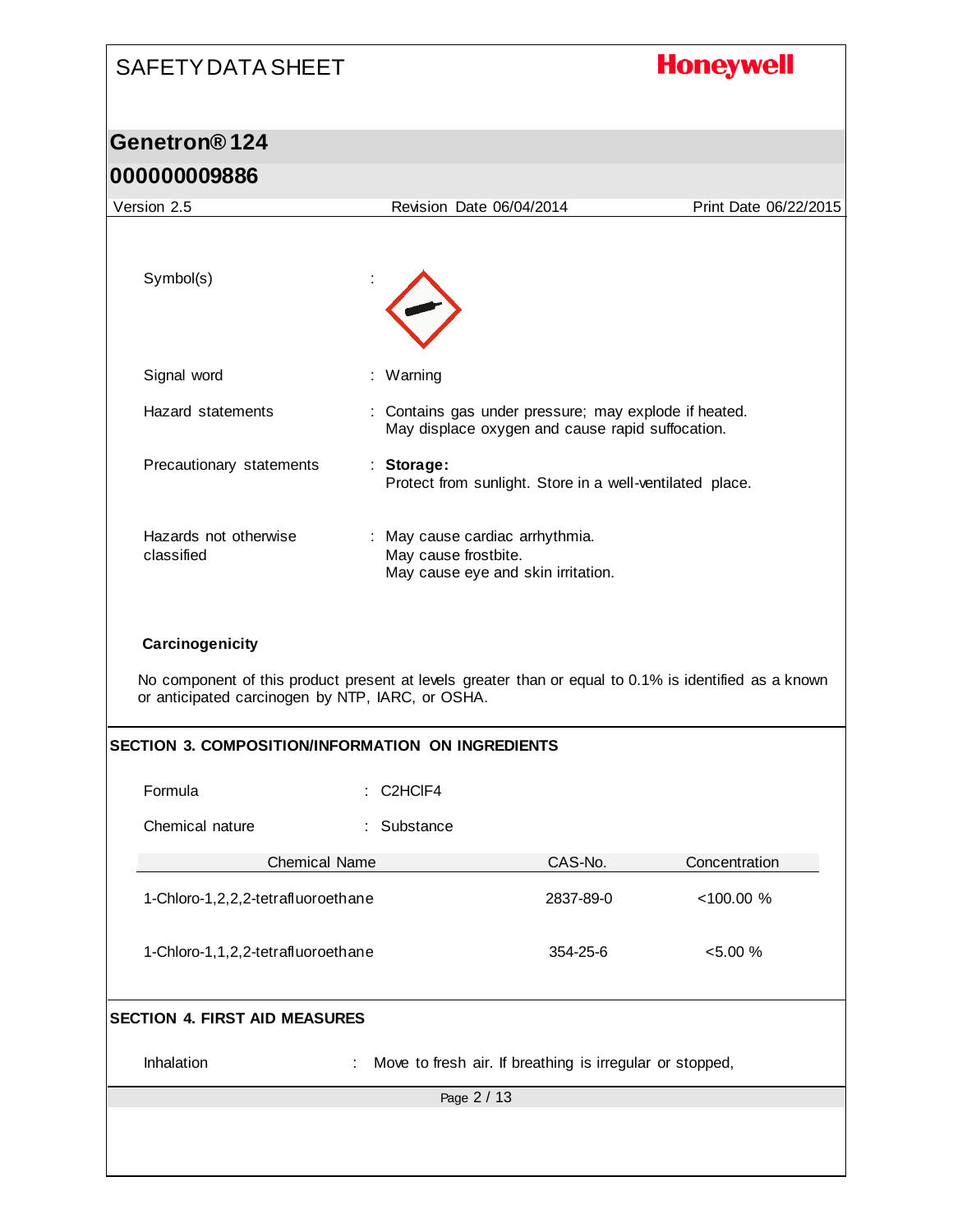## **Honeywell**

#### **Genetron® 124 000000009886**

| <u>UUUUUUUUJOOO</u>                     |                                                                                                                                                                                                                                                                                                                                                  |                       |
|-----------------------------------------|--------------------------------------------------------------------------------------------------------------------------------------------------------------------------------------------------------------------------------------------------------------------------------------------------------------------------------------------------|-----------------------|
| Version 2.5                             | Revision Date 06/04/2014                                                                                                                                                                                                                                                                                                                         | Print Date 06/22/2015 |
|                                         | administer artificial respiration. Use oxygen as required,<br>provided a qualified operator is present. Call a physician. Do<br>not give drugs from adrenaline-ephedrine group.                                                                                                                                                                  |                       |
| Skin contact                            | After contact with skin, wash immediately with plenty of water.<br>If there is evidence of frostbite, bathe (do not rub) with<br>lukewarm (not hot) water. If water is not available, cover with a<br>clean, soft cloth or similar covering. If symptoms persist, call a<br>physician.                                                           |                       |
| Eye contact                             | Rinse immediately with plenty of water, also under the eyelids,<br>for at least 15 minutes. In case of frostbite water should be<br>lukewarm, not hot. If symptoms persist, call a physician.                                                                                                                                                    |                       |
| Ingestion                               | Unlikely route of exposure. As this product is a gas, refer to the<br>inhalation section. Do not induce vomiting without medical<br>advice. Call a physician immediately.                                                                                                                                                                        |                       |
| Notes to physician                      |                                                                                                                                                                                                                                                                                                                                                  |                       |
| Treatment                               | Because of the possible disturbances of cardiac rhythm,<br>catecholamine drugs, such as epinephrine, should be used<br>with special caution and only in situations of emergency life<br>support. Treatment of overexposure should be directed at the<br>control of symptoms and the clinical conditions. Treat frost-<br>bitten areas as needed. |                       |
| <b>SECTION 5. FIREFIGHTING MEASURES</b> |                                                                                                                                                                                                                                                                                                                                                  |                       |
| Suitable extinguishing media            | The product is not flammable.<br><b>ASHRAE 34</b><br>Use water spray, alcohol-resistant foam, dry chemical or<br>carbon dioxide.<br>Use extinguishing measures that are appropriate to local<br>circumstances and the surrounding environment.                                                                                                   |                       |
| Specific hazards during<br>firefighting | Contents under pressure.<br>This product is not flammable at ambient temperatures and<br>atmospheric pressure.<br>However, this material can ignite when mixed with air under<br>pressure and exposed to strong ignition sources.<br>Container may rupture on heating.                                                                           |                       |
|                                         | Page 3 / 13                                                                                                                                                                                                                                                                                                                                      |                       |
|                                         |                                                                                                                                                                                                                                                                                                                                                  |                       |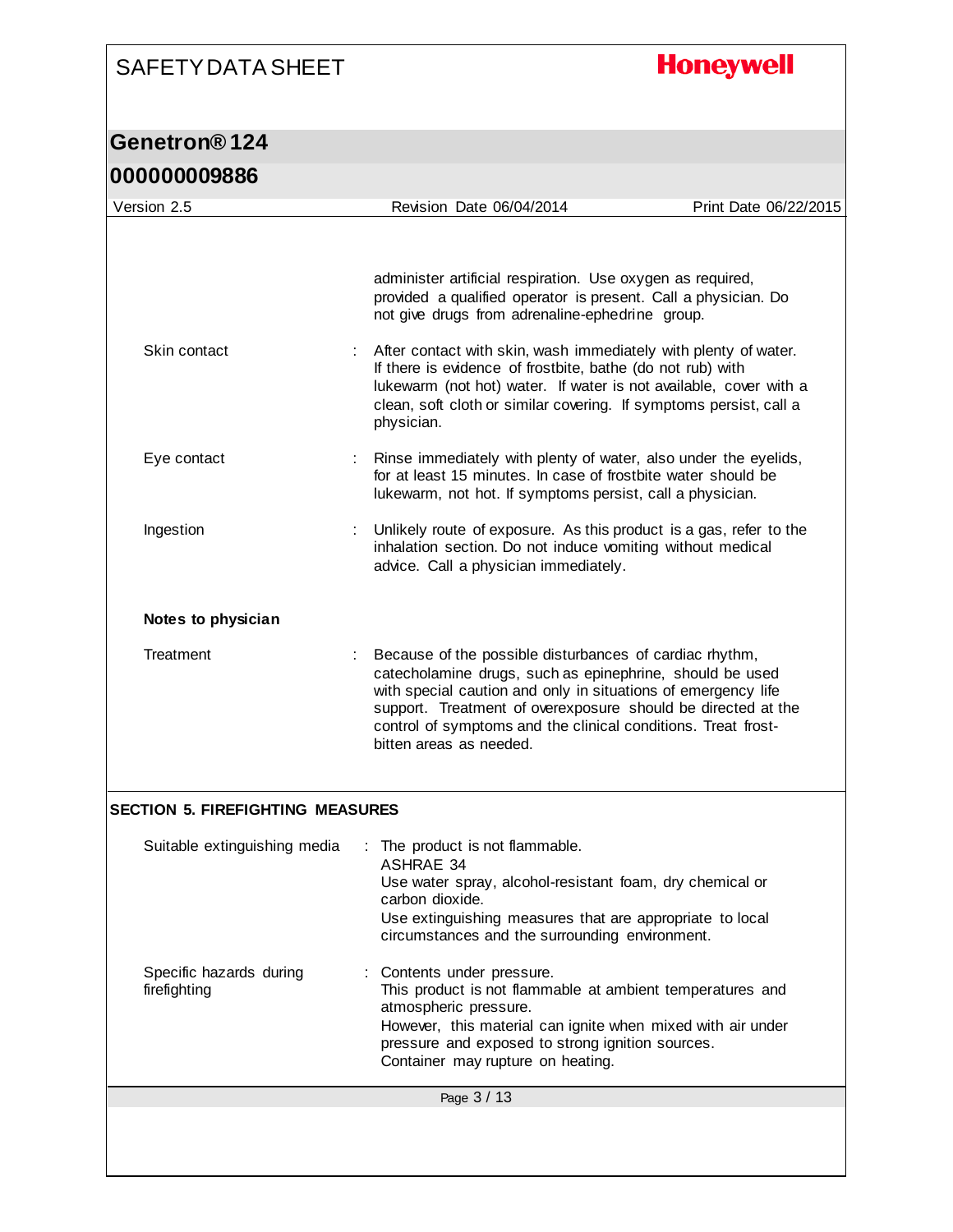#### **Honeywell** SAFETY DATA SHEET **Genetron® 124 000000009886** Version 2.5 Revision Date 06/04/2014 Print Date 06/22/2015 Cool closed containers exposed to fire with water spray. Do not allow run-off from fire fighting to enter drains or water courses. Vapours are heavier than air and can cause suffocation by reducing oxygen available for breathing. In case of fire hazardous decomposition products may be produced such as: Gaseous hydrogen chloride (HCl). Hydrogen fluoride Carbon monoxide Carbon dioxide (CO2) Carbonyl halides Special protective equipment : In the event of fire and/or explosion do not breathe fumes. for firefighters Wear self-contained breathing apparatus and protective suit. No unprotected exposed skin areas. **SECTION 6. ACCIDENTAL RELEASE MEASURES** Personal precautions : Immediately evacuate personnel to safe areas. Keep people away from and upwind of spill/leak. Wear personal protective equipment. Unprotected persons must be kept away. Remove all sources of ignition. Avoid skin contact with leaking liquid (danger of frostbite). Ventilate the area. After release, disperses into the air. Vapours are heavier than air and can cause suffocation by reducing oxygen available for breathing. Avoid accumulation of vapours in low areas. Unprotected personnel should not return until air has been tested and determined safe. Ensure that the oxygen content is >= 19.5%. Environmental precautions : Prevent further leakage or spillage if safe to do so. The product evapourates readily. Methods for cleaning up : Ventilate the area. Page 4 / 13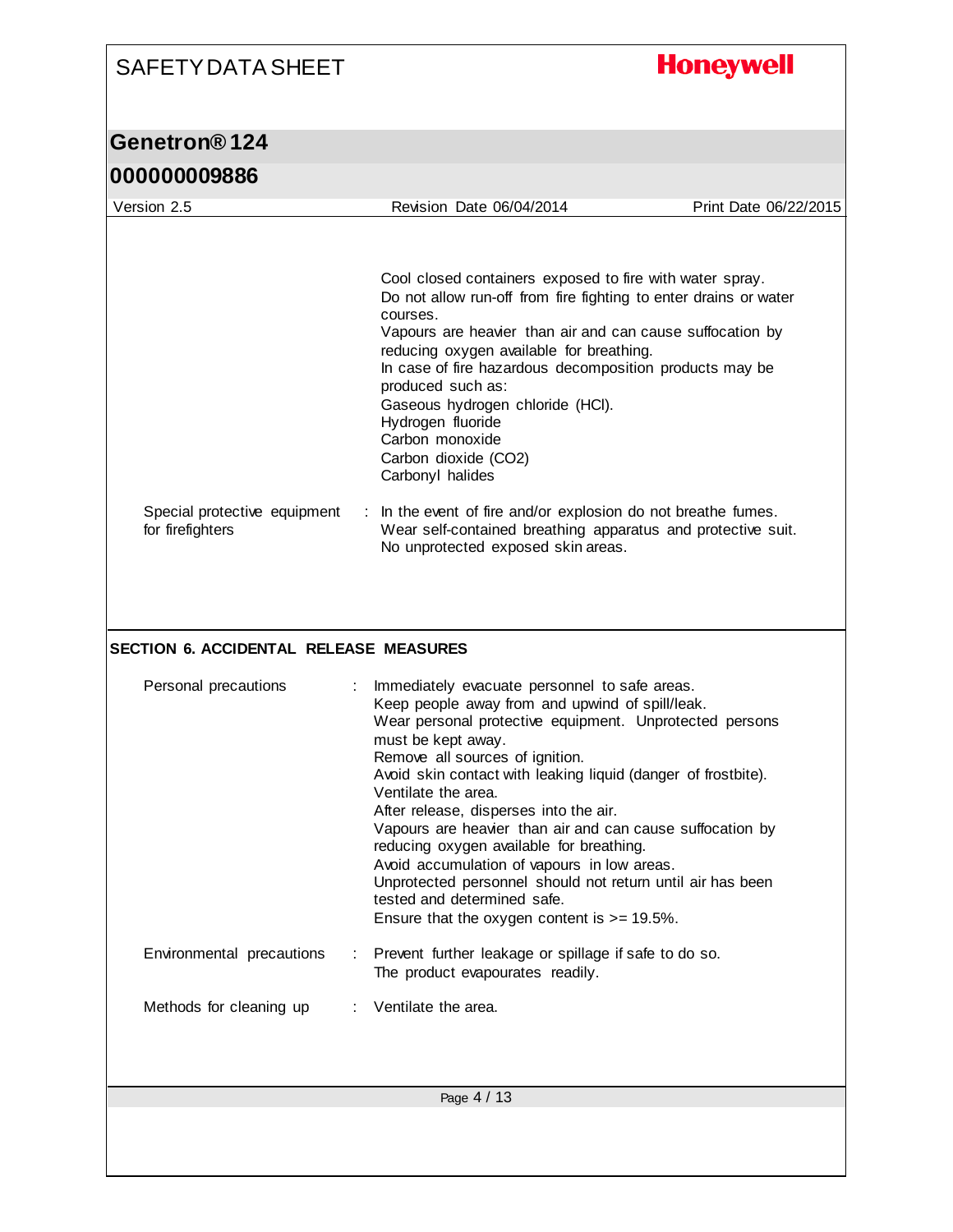## **Honeywell**

### **Genetron® 124**

### **000000009886**

Version 2.5 Revision Date 06/04/2014 Print Date 06/22/2015

| <b>Handling</b>                                    |                                                                                                                                                                                                                                                                                                                                                                                                                                                                                                                                                                                                                                                                                                                                                            |
|----------------------------------------------------|------------------------------------------------------------------------------------------------------------------------------------------------------------------------------------------------------------------------------------------------------------------------------------------------------------------------------------------------------------------------------------------------------------------------------------------------------------------------------------------------------------------------------------------------------------------------------------------------------------------------------------------------------------------------------------------------------------------------------------------------------------|
| Handling                                           | $\mathbb{R}^{\mathbb{Z}}$<br>Handle with care.<br>Avoid inhalation of vapour or mist.<br>Do not get in eyes, on skin, or on clothing.<br>Wear personal protective equipment.<br>Pressurized container. Protect from sunlight and do not expose<br>to temperatures exceeding 50 °C.<br>Follow all standard safety precautions for handling and use of<br>compressed gas cylinders.<br>Use authorized cylinders only.<br>Protect cylinders from physical damage.<br>Do not puncture or drop cylinders, expose them to open flame<br>or excessive heat.<br>Do not pierce or burn, even after use. Do not spray on a naked<br>flame or any incandescent material.<br>Do not remove screw cap until immediately ready for use.<br>Always replace cap after use. |
| Advice on protection<br>against fire and explosion | : The product is not flammable.<br>Can form a combustible mixture with air at pressures above<br>atmospheric pressure.                                                                                                                                                                                                                                                                                                                                                                                                                                                                                                                                                                                                                                     |
| <b>Storage</b>                                     |                                                                                                                                                                                                                                                                                                                                                                                                                                                                                                                                                                                                                                                                                                                                                            |
| Requirements for storage<br>areas and containers   | Pressurized container: protect from sunlight and do not expose<br>to temperatures exceeding 50 °C. Do not pierce or burn, even<br>after use.<br>Keep containers tightly closed in a dry, cool and well-ventilated<br>place.<br>Storage rooms must be properly ventilated.<br>Ensure adequate ventilation, especially in confined areas.<br>Protect cylinders from physical damage.                                                                                                                                                                                                                                                                                                                                                                         |
|                                                    | SECTION 8. EXPOSURE CONTROLS/PERSONAL PROTECTION                                                                                                                                                                                                                                                                                                                                                                                                                                                                                                                                                                                                                                                                                                           |
| Protective measures                                | Do not breathe vapour.<br>Avoid contact with skin, eyes and clothing.<br>Ensure that eyewash stations and safety showers are close to                                                                                                                                                                                                                                                                                                                                                                                                                                                                                                                                                                                                                      |
|                                                    | Page 5 / 13                                                                                                                                                                                                                                                                                                                                                                                                                                                                                                                                                                                                                                                                                                                                                |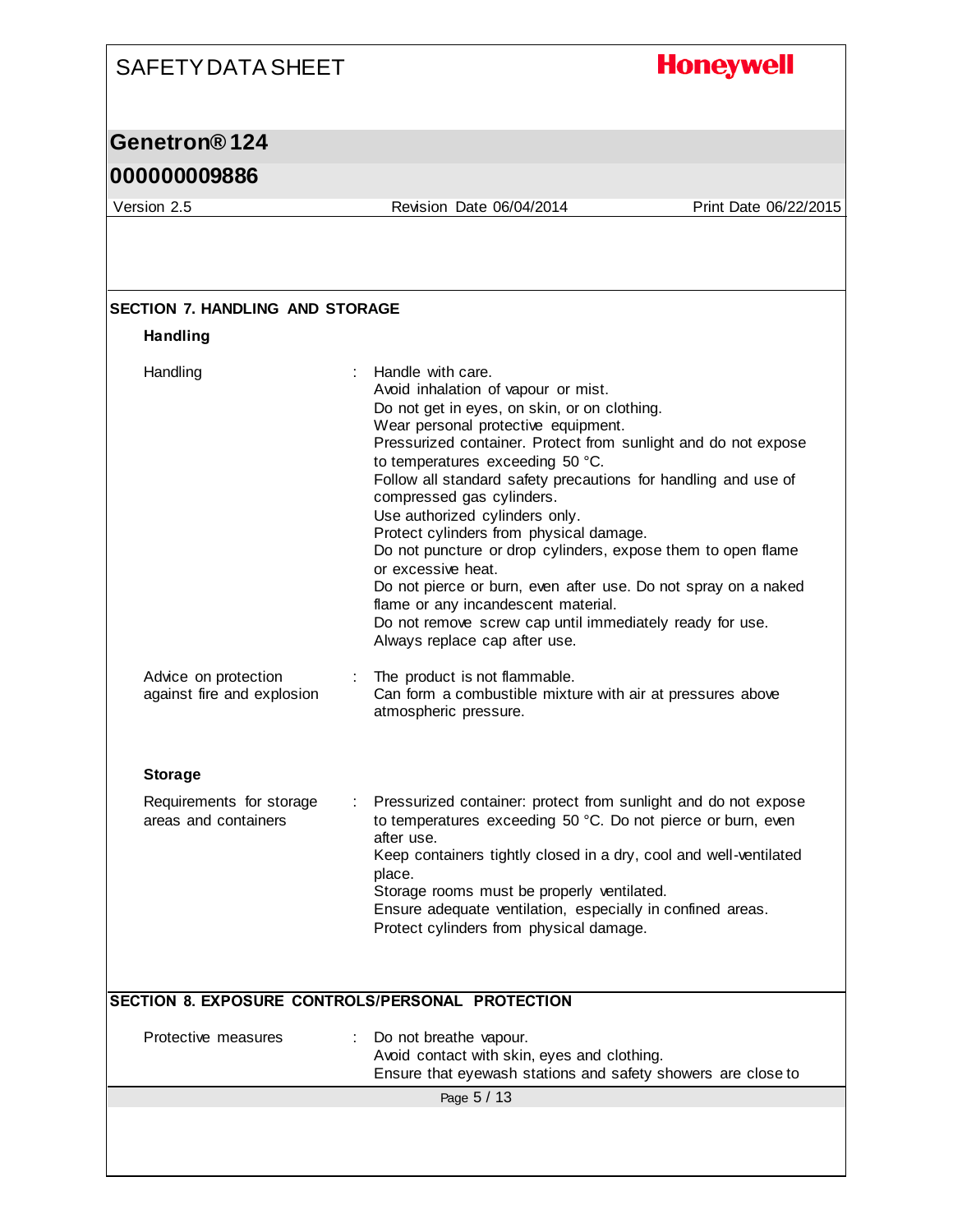## **Honeywell**

#### **Genetron® 124 000000009886**

| the workstation location.<br>General room ventilation is adequate for storage and handling.<br>Engineering measures<br>Perform filling operations only at stations with exhaust<br>ventilation facilities.<br>Eye protection<br>Wear as appropriate:<br>Safety glasses with side-shields<br>If splashes are likely to occur, wear:<br>Goggles or face shield, giving complete protection to eyes<br>Hand protection<br>Leather gloves<br>÷<br>In case of contact through splashing:<br>Protective gloves<br>Neoprene gloves<br>Polyvinyl alcohol or nitrile- butyl-rubber gloves<br>Skin and body protection<br>: Avoid skin contact with leaking liquid (danger of frostbite).<br>Wear cold insulating gloves/ face shield/ eye protection.<br>Respiratory protection<br>In case of insufficient ventilation wear suitable respiratory<br>equipment.<br>Wear a positive-pressure supplied-air respirator.<br>Vapours are heavier than air and can cause suffocation by<br>reducing oxygen available for breathing.<br>For rescue and maintenance work in storage tanks use self-<br>contained breathing apparatus.<br>Handle in accordance with good industrial hygiene and safety<br>Hygiene measures<br>practice.<br>Ensure adequate ventilation, especially in confined areas.<br>Avoid contact with skin, eyes and clothing.<br>Remove and wash contaminated clothing before re-use.<br>Keep working clothes separately.<br><b>Exposure Guidelines</b><br>Value<br>Components<br>CAS-No.<br>Control<br>Upda<br><b>Basis</b><br>parameters<br>te<br>1-Chloro-1, 2, 2, 2-<br>$TWA$ :<br>WEEL:US. AIHA<br>2837-89-0<br>$(1,000$ ppm $)$<br>2007<br>tetrafluoroethane<br>time<br>Workplace<br>weighted<br>Environmental<br>Exposure Level<br>average<br>(WEEL) Guides | Version 2.5 |  |  | Revision Date 06/04/2014 |  | Print Date 06/22/2015 |  |
|------------------------------------------------------------------------------------------------------------------------------------------------------------------------------------------------------------------------------------------------------------------------------------------------------------------------------------------------------------------------------------------------------------------------------------------------------------------------------------------------------------------------------------------------------------------------------------------------------------------------------------------------------------------------------------------------------------------------------------------------------------------------------------------------------------------------------------------------------------------------------------------------------------------------------------------------------------------------------------------------------------------------------------------------------------------------------------------------------------------------------------------------------------------------------------------------------------------------------------------------------------------------------------------------------------------------------------------------------------------------------------------------------------------------------------------------------------------------------------------------------------------------------------------------------------------------------------------------------------------------------------------------------------------------------------------------------------------------------------------------------------------------|-------------|--|--|--------------------------|--|-----------------------|--|
|                                                                                                                                                                                                                                                                                                                                                                                                                                                                                                                                                                                                                                                                                                                                                                                                                                                                                                                                                                                                                                                                                                                                                                                                                                                                                                                                                                                                                                                                                                                                                                                                                                                                                                                                                                        |             |  |  |                          |  |                       |  |
|                                                                                                                                                                                                                                                                                                                                                                                                                                                                                                                                                                                                                                                                                                                                                                                                                                                                                                                                                                                                                                                                                                                                                                                                                                                                                                                                                                                                                                                                                                                                                                                                                                                                                                                                                                        |             |  |  |                          |  |                       |  |
|                                                                                                                                                                                                                                                                                                                                                                                                                                                                                                                                                                                                                                                                                                                                                                                                                                                                                                                                                                                                                                                                                                                                                                                                                                                                                                                                                                                                                                                                                                                                                                                                                                                                                                                                                                        |             |  |  |                          |  |                       |  |
|                                                                                                                                                                                                                                                                                                                                                                                                                                                                                                                                                                                                                                                                                                                                                                                                                                                                                                                                                                                                                                                                                                                                                                                                                                                                                                                                                                                                                                                                                                                                                                                                                                                                                                                                                                        |             |  |  |                          |  |                       |  |
|                                                                                                                                                                                                                                                                                                                                                                                                                                                                                                                                                                                                                                                                                                                                                                                                                                                                                                                                                                                                                                                                                                                                                                                                                                                                                                                                                                                                                                                                                                                                                                                                                                                                                                                                                                        |             |  |  |                          |  |                       |  |
|                                                                                                                                                                                                                                                                                                                                                                                                                                                                                                                                                                                                                                                                                                                                                                                                                                                                                                                                                                                                                                                                                                                                                                                                                                                                                                                                                                                                                                                                                                                                                                                                                                                                                                                                                                        |             |  |  |                          |  |                       |  |
|                                                                                                                                                                                                                                                                                                                                                                                                                                                                                                                                                                                                                                                                                                                                                                                                                                                                                                                                                                                                                                                                                                                                                                                                                                                                                                                                                                                                                                                                                                                                                                                                                                                                                                                                                                        |             |  |  |                          |  |                       |  |
|                                                                                                                                                                                                                                                                                                                                                                                                                                                                                                                                                                                                                                                                                                                                                                                                                                                                                                                                                                                                                                                                                                                                                                                                                                                                                                                                                                                                                                                                                                                                                                                                                                                                                                                                                                        |             |  |  |                          |  |                       |  |
|                                                                                                                                                                                                                                                                                                                                                                                                                                                                                                                                                                                                                                                                                                                                                                                                                                                                                                                                                                                                                                                                                                                                                                                                                                                                                                                                                                                                                                                                                                                                                                                                                                                                                                                                                                        |             |  |  |                          |  |                       |  |
|                                                                                                                                                                                                                                                                                                                                                                                                                                                                                                                                                                                                                                                                                                                                                                                                                                                                                                                                                                                                                                                                                                                                                                                                                                                                                                                                                                                                                                                                                                                                                                                                                                                                                                                                                                        |             |  |  |                          |  |                       |  |
|                                                                                                                                                                                                                                                                                                                                                                                                                                                                                                                                                                                                                                                                                                                                                                                                                                                                                                                                                                                                                                                                                                                                                                                                                                                                                                                                                                                                                                                                                                                                                                                                                                                                                                                                                                        |             |  |  |                          |  |                       |  |
|                                                                                                                                                                                                                                                                                                                                                                                                                                                                                                                                                                                                                                                                                                                                                                                                                                                                                                                                                                                                                                                                                                                                                                                                                                                                                                                                                                                                                                                                                                                                                                                                                                                                                                                                                                        |             |  |  |                          |  |                       |  |
|                                                                                                                                                                                                                                                                                                                                                                                                                                                                                                                                                                                                                                                                                                                                                                                                                                                                                                                                                                                                                                                                                                                                                                                                                                                                                                                                                                                                                                                                                                                                                                                                                                                                                                                                                                        |             |  |  |                          |  |                       |  |
| Page 6 / 13                                                                                                                                                                                                                                                                                                                                                                                                                                                                                                                                                                                                                                                                                                                                                                                                                                                                                                                                                                                                                                                                                                                                                                                                                                                                                                                                                                                                                                                                                                                                                                                                                                                                                                                                                            |             |  |  |                          |  |                       |  |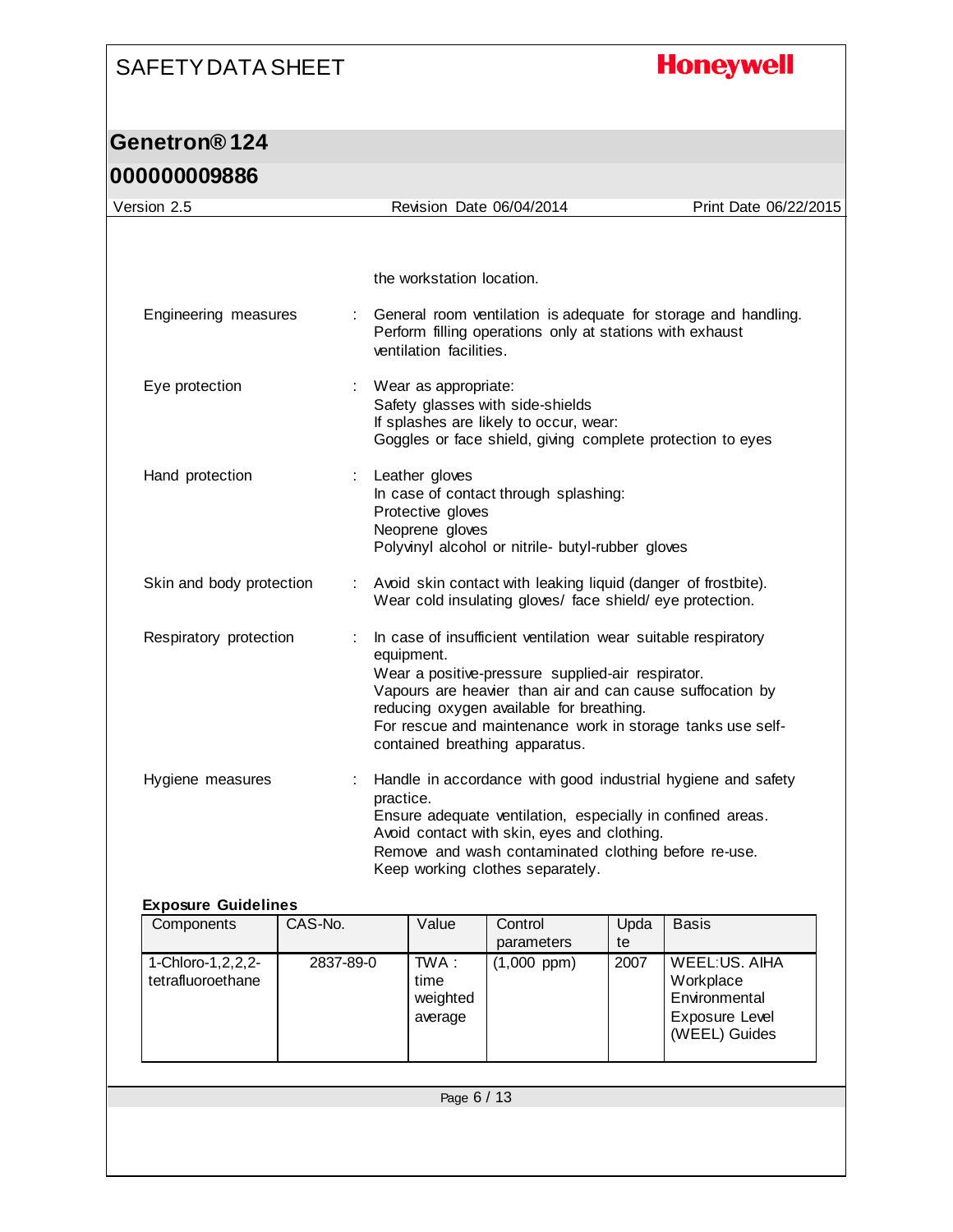## **Honeywell**

### **Genetron® 124**

| Version 2.5                                  | Revision Date 06/04/2014                      |                                                                       |                  |      | Print Date 06/22/2015                                                 |  |
|----------------------------------------------|-----------------------------------------------|-----------------------------------------------------------------------|------------------|------|-----------------------------------------------------------------------|--|
|                                              |                                               |                                                                       |                  |      |                                                                       |  |
| 1-Chloro-1, 2, 2, $2$ -<br>tetrafluoroethane | 2837-89-0                                     | TWA :<br>time<br>weighted<br>average                                  | $(1,000$ ppm $)$ | 1994 | Honeywell: Limit<br>established by<br>Honeywell<br>International Inc. |  |
|                                              |                                               |                                                                       |                  |      |                                                                       |  |
| SECTION 9. PHYSICAL AND CHEMICAL PROPERTIES  |                                               |                                                                       |                  |      |                                                                       |  |
| Physical state                               |                                               | : Liquefied gas                                                       |                  |      |                                                                       |  |
| Color                                        |                                               | colourless                                                            |                  |      |                                                                       |  |
| Odor                                         | : weak                                        |                                                                       |                  |      |                                                                       |  |
| pH                                           |                                               | Note: neutral                                                         |                  |      |                                                                       |  |
| Melting point/freezing point                 |                                               | -199 °C                                                               |                  |      |                                                                       |  |
| Boiling point/boiling range                  | $-12$ °C                                      |                                                                       |                  |      |                                                                       |  |
| Flash point                                  | Note: not applicable                          |                                                                       |                  |      |                                                                       |  |
| Evaporation rate                             | $\therefore$ > 1<br>Method: Compared to CCI4. |                                                                       |                  |      |                                                                       |  |
| Lower explosion limit                        |                                               | : Note: None                                                          |                  |      |                                                                       |  |
| Upper explosion limit                        |                                               | : Note: None                                                          |                  |      |                                                                       |  |
| Vapor pressure                               |                                               | 3,399 hPa<br>at 21.1 °C(70.0 °F)<br>8,694 hPa<br>at 54.4 °C(129.9 °F) |                  |      |                                                                       |  |
| Vapor density                                |                                               | 4.7 Note: $(Air = 1.0)$                                               |                  |      |                                                                       |  |
|                                              |                                               | Page 7 / 13                                                           |                  |      |                                                                       |  |
|                                              |                                               |                                                                       |                  |      |                                                                       |  |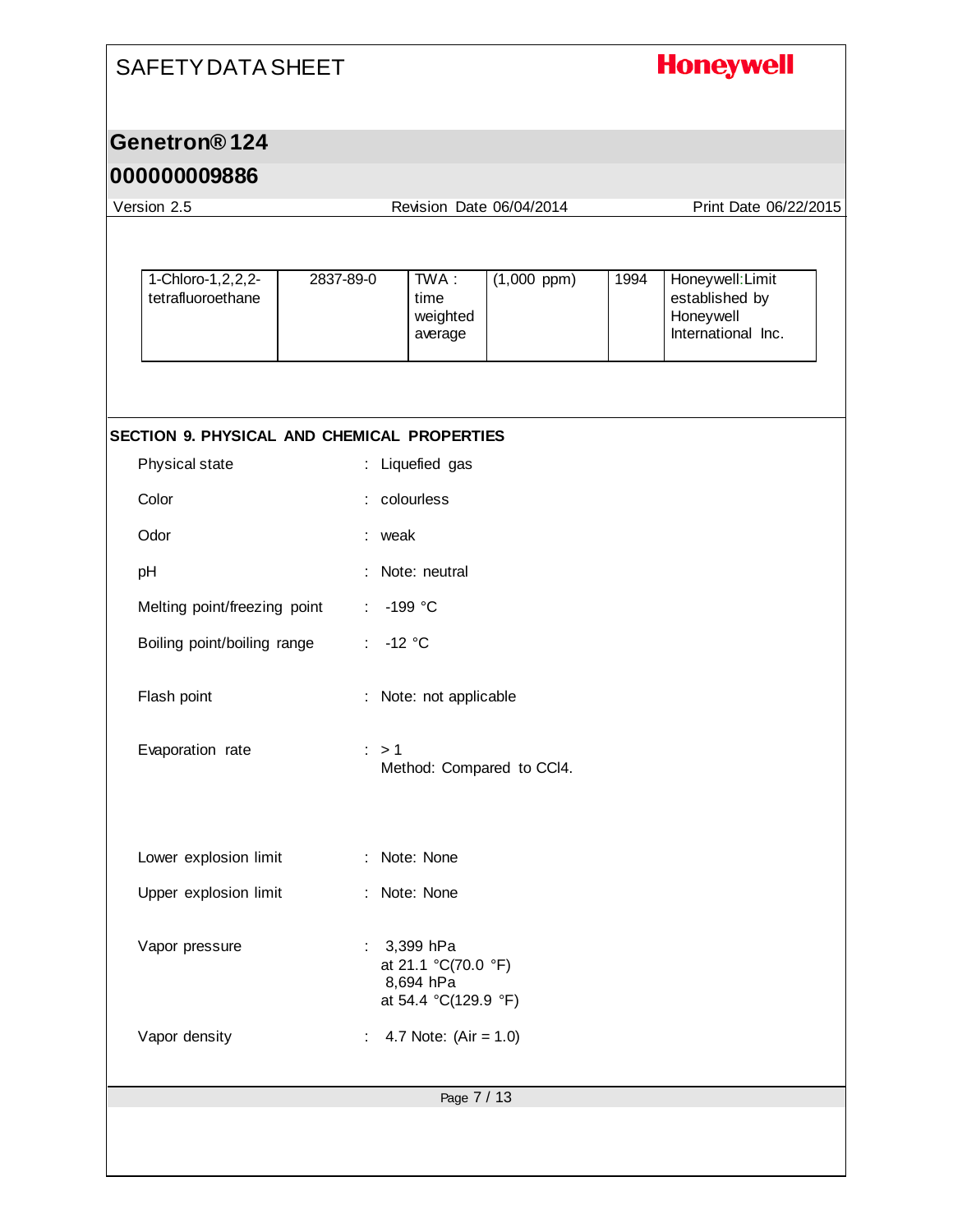## **Honeywell**

#### **Genetron® 124 000000009886**

| uuuuuuuuu                                   |                                                                                                                                                                                                                                                                                                                                                                               |                       |
|---------------------------------------------|-------------------------------------------------------------------------------------------------------------------------------------------------------------------------------------------------------------------------------------------------------------------------------------------------------------------------------------------------------------------------------|-----------------------|
| Version 2.5                                 | Revision Date 06/04/2014                                                                                                                                                                                                                                                                                                                                                      | Print Date 06/22/2015 |
| Density                                     | 1.34 g/cm3 at 30 °C<br>$\frac{1}{2}$                                                                                                                                                                                                                                                                                                                                          |                       |
| Water solubility                            | : Note: no data available                                                                                                                                                                                                                                                                                                                                                     |                       |
| Ignition temperature                        | : Note: not determined                                                                                                                                                                                                                                                                                                                                                        |                       |
| Decomposition temperature                   | : > 250 °C                                                                                                                                                                                                                                                                                                                                                                    |                       |
| Molecular weight                            | : $136.47$ g/mol                                                                                                                                                                                                                                                                                                                                                              |                       |
| Global warming potential<br>(GWP)           | : 470                                                                                                                                                                                                                                                                                                                                                                         |                       |
| Ozone depletion potential<br>(ODP)          | : 0.02                                                                                                                                                                                                                                                                                                                                                                        |                       |
| <b>SECTION 10. STABILITY AND REACTIVITY</b> |                                                                                                                                                                                                                                                                                                                                                                               |                       |
| Chemical stability                          | : Stable under normal conditions.                                                                                                                                                                                                                                                                                                                                             |                       |
| Possibility of hazardous<br>reactions       | : Hazardous polymerisation does not occur.                                                                                                                                                                                                                                                                                                                                    |                       |
| Conditions to avoid                         | : Pressurized container. Protect from sunlight and do not<br>expose to temperatures exceeding 50 °C.<br>Decomposes under high temperature.<br>Some risk may be expected of corrosive and toxic<br>decomposition products.<br>Can form a combustible mixture with air at pressures above<br>atmospheric pressure.<br>Do not mix with oxygen or air above atmospheric pressure. |                       |
| Incompatible materials to<br>avoid          | : Potassium<br>Calcium<br>Powdered metals<br>Finely divided aluminium<br>Magnesium<br>Zinc                                                                                                                                                                                                                                                                                    |                       |
|                                             | Page 8 / 13                                                                                                                                                                                                                                                                                                                                                                   |                       |
|                                             |                                                                                                                                                                                                                                                                                                                                                                               |                       |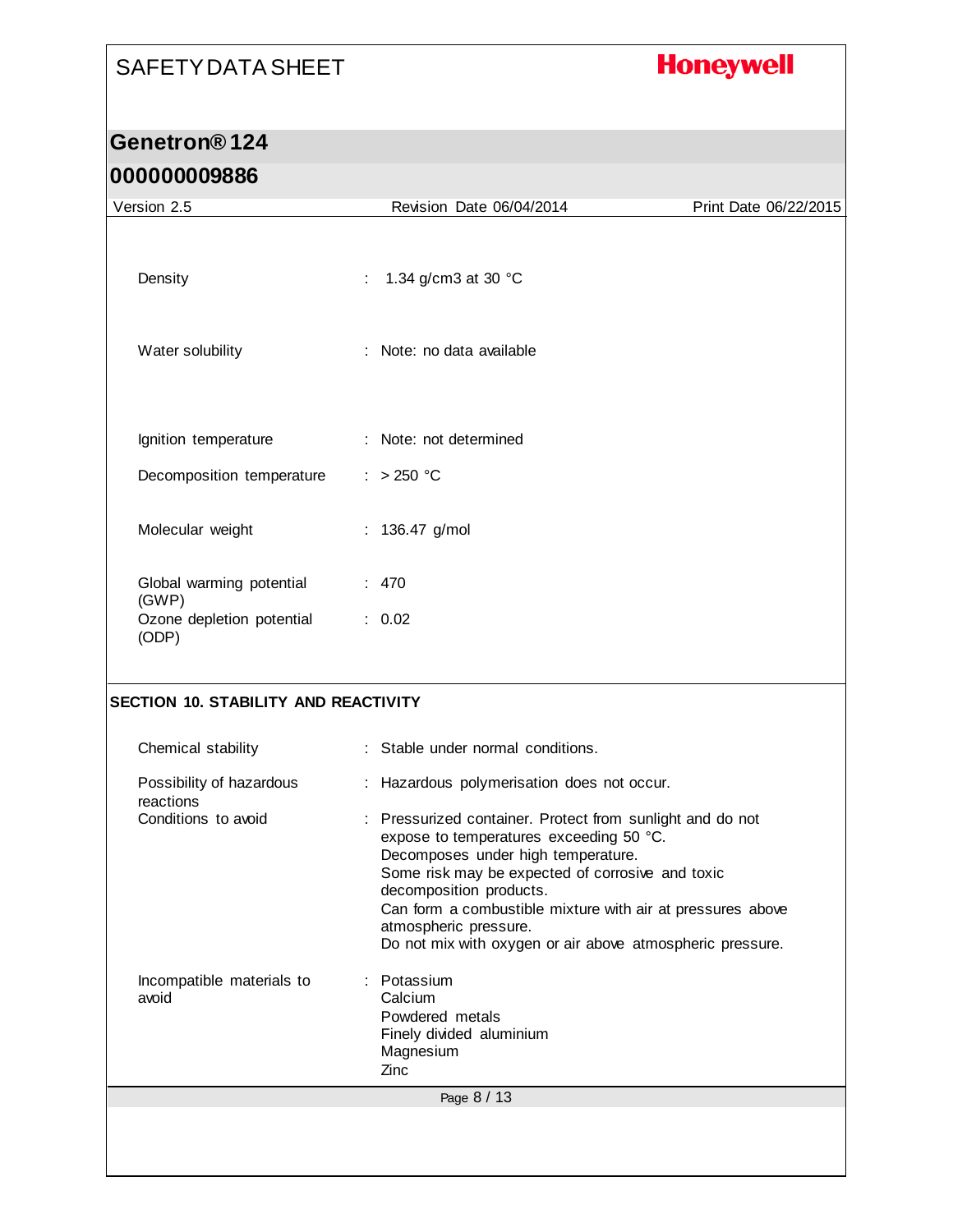| <b>SAFETY DATA SHEET</b>              |                                                                                                                                                                                                                      | <b>Honeywell</b>      |
|---------------------------------------|----------------------------------------------------------------------------------------------------------------------------------------------------------------------------------------------------------------------|-----------------------|
| Genetron <sup>®</sup> 124             |                                                                                                                                                                                                                      |                       |
|                                       |                                                                                                                                                                                                                      |                       |
| 000000009886                          |                                                                                                                                                                                                                      |                       |
| Version 2.5                           | Revision Date 06/04/2014                                                                                                                                                                                             | Print Date 06/22/2015 |
| Hazardous decomposition<br>products   | : In case of fire hazardous decomposition products may be<br>produced such as:<br>Gaseous hydrogen chloride (HCI).<br>Gaseous hydrogen fluoride (HF).<br>Carbonyl halides<br>Carbon monoxide<br>Carbon dioxide (CO2) |                       |
| SECTION 11. TOXICOLOGICAL INFORMATION |                                                                                                                                                                                                                      |                       |
| Acute inhalation toxicity             | : LC50: $>= 360000$ ppm<br>Exposure time: 4 h<br>Species: rat                                                                                                                                                        |                       |
| Repeated dose toxicity                | : Species: rat (pups)<br>NOEL: 50000 ppm<br>Note: Teratogenicity                                                                                                                                                     |                       |
|                                       | Species: rat (dams)<br>NOEL: 15000 ppm<br>Note: Teratogenicity                                                                                                                                                       |                       |
| Genotoxicity in vitro                 | Note: In vitro tests did not show mutagenic effects                                                                                                                                                                  |                       |
| Genotoxicity in vivo                  | Note: In vivo tests did not show mutagenic effects                                                                                                                                                                   |                       |
| Teratogenicity                        | Species: rat<br>Application Route: Inhalation exposure<br>Note: Did not show teratogenic effects in animal experiments.                                                                                              |                       |
|                                       | Species: rabbit<br>Application Route: Inhalation exposure<br>Note: Did not show teratogenic effects in animal experiments.                                                                                           |                       |
| Further information                   | Acute toxicity 2-chloro-1,1,1,2- tetrafluoroethane. (HCFC-<br>124): Cardiac sensitisation threshold (dog): 25000 ppm. Rapid                                                                                          |                       |
|                                       | Page 9 / 13                                                                                                                                                                                                          |                       |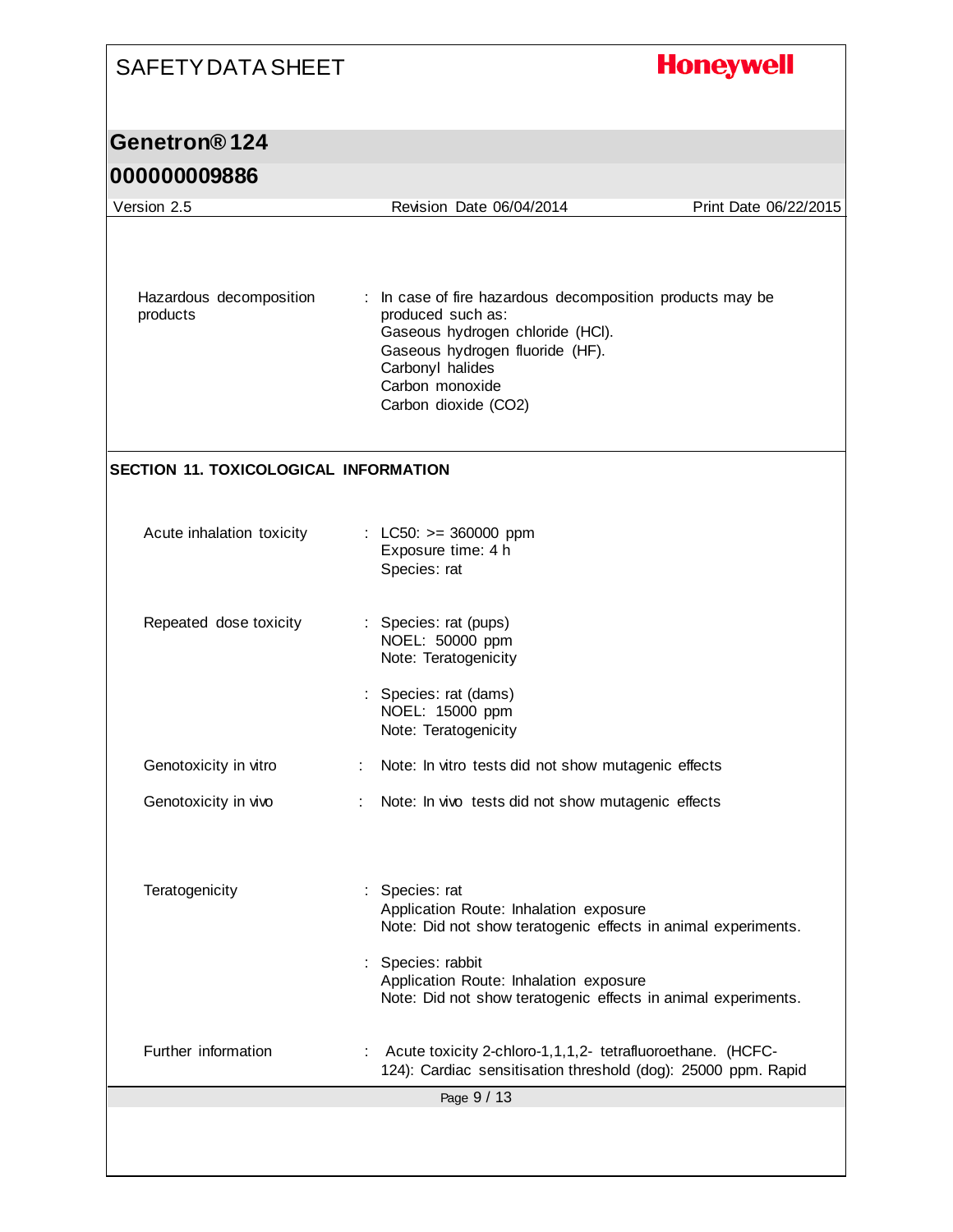| <b>SAFETY DATA SHEET</b>                        | <b>Honeywell</b>                                                                                                                                                                                                                                                                                                                                                                                                                                                                                                                                                                                                                                                                                                                                                                    |  |  |  |  |
|-------------------------------------------------|-------------------------------------------------------------------------------------------------------------------------------------------------------------------------------------------------------------------------------------------------------------------------------------------------------------------------------------------------------------------------------------------------------------------------------------------------------------------------------------------------------------------------------------------------------------------------------------------------------------------------------------------------------------------------------------------------------------------------------------------------------------------------------------|--|--|--|--|
| Genetron®124                                    |                                                                                                                                                                                                                                                                                                                                                                                                                                                                                                                                                                                                                                                                                                                                                                                     |  |  |  |  |
| 000000009886                                    |                                                                                                                                                                                                                                                                                                                                                                                                                                                                                                                                                                                                                                                                                                                                                                                     |  |  |  |  |
| Version 2.5                                     | Revision Date 06/04/2014<br>Print Date 06/22/2015                                                                                                                                                                                                                                                                                                                                                                                                                                                                                                                                                                                                                                                                                                                                   |  |  |  |  |
|                                                 | evapouration of the liquid may cause frostbite. Vapours are<br>heavier than air and can cause suffocation by reducing<br>oxygen available for breathing. May cause cardiac arrhythmia.                                                                                                                                                                                                                                                                                                                                                                                                                                                                                                                                                                                              |  |  |  |  |
| <b>SECTION 12. ECOLOGICAL INFORMATION</b>       |                                                                                                                                                                                                                                                                                                                                                                                                                                                                                                                                                                                                                                                                                                                                                                                     |  |  |  |  |
| <b>Further information on ecology</b>           |                                                                                                                                                                                                                                                                                                                                                                                                                                                                                                                                                                                                                                                                                                                                                                                     |  |  |  |  |
| Additional ecological<br>information            | : Accumulation in aquatic organisms is unlikely.<br>Avoid release into the atmosphere.<br>This product contains greenhouse gases which may<br>contribute to global warming. Do NOT vent to the atmosphere.<br>To comply with provisions of the U.S. Clean Air Act, any<br>residual must be recovered.<br>This product is subject to U.S. Environmental Protection<br>Agency Clean Air Act Regulations at 40 CFR Part 82.<br>Section 611 requires the following label text on all shipments<br>of this product:<br>Warning: Contains Chlorotetrafluoroethane (HCFC-124),<br>a substance which harms public health and environment by<br>destroying ozone in the upper atmosphere.<br>Refer to sections 610 and 612 for list of acceptable and<br>unacceptable uses for this product. |  |  |  |  |
| <b>SECTION 13. DISPOSAL CONSIDERATIONS</b>      |                                                                                                                                                                                                                                                                                                                                                                                                                                                                                                                                                                                                                                                                                                                                                                                     |  |  |  |  |
| Disposal methods                                | : Observe all Federal, State, and Local Environmental<br>regulations.                                                                                                                                                                                                                                                                                                                                                                                                                                                                                                                                                                                                                                                                                                               |  |  |  |  |
| Note                                            | This product is subject to U.S. Environmental Protection<br>Agency Clean Air Act Regulations Section 608 in 40 CFR Part<br>82 regarding refrigerant recycling.                                                                                                                                                                                                                                                                                                                                                                                                                                                                                                                                                                                                                      |  |  |  |  |
| <b>SECTION 14. TRANSPORT INFORMATION</b>        |                                                                                                                                                                                                                                                                                                                                                                                                                                                                                                                                                                                                                                                                                                                                                                                     |  |  |  |  |
| <b>DOT</b><br>UN/ID No.<br>Proper shipping name | <b>UN 1021</b><br>1-Chloro-1,2,2,2-tetrafluoroethane                                                                                                                                                                                                                                                                                                                                                                                                                                                                                                                                                                                                                                                                                                                                |  |  |  |  |
|                                                 | Page 10 / 13                                                                                                                                                                                                                                                                                                                                                                                                                                                                                                                                                                                                                                                                                                                                                                        |  |  |  |  |
|                                                 |                                                                                                                                                                                                                                                                                                                                                                                                                                                                                                                                                                                                                                                                                                                                                                                     |  |  |  |  |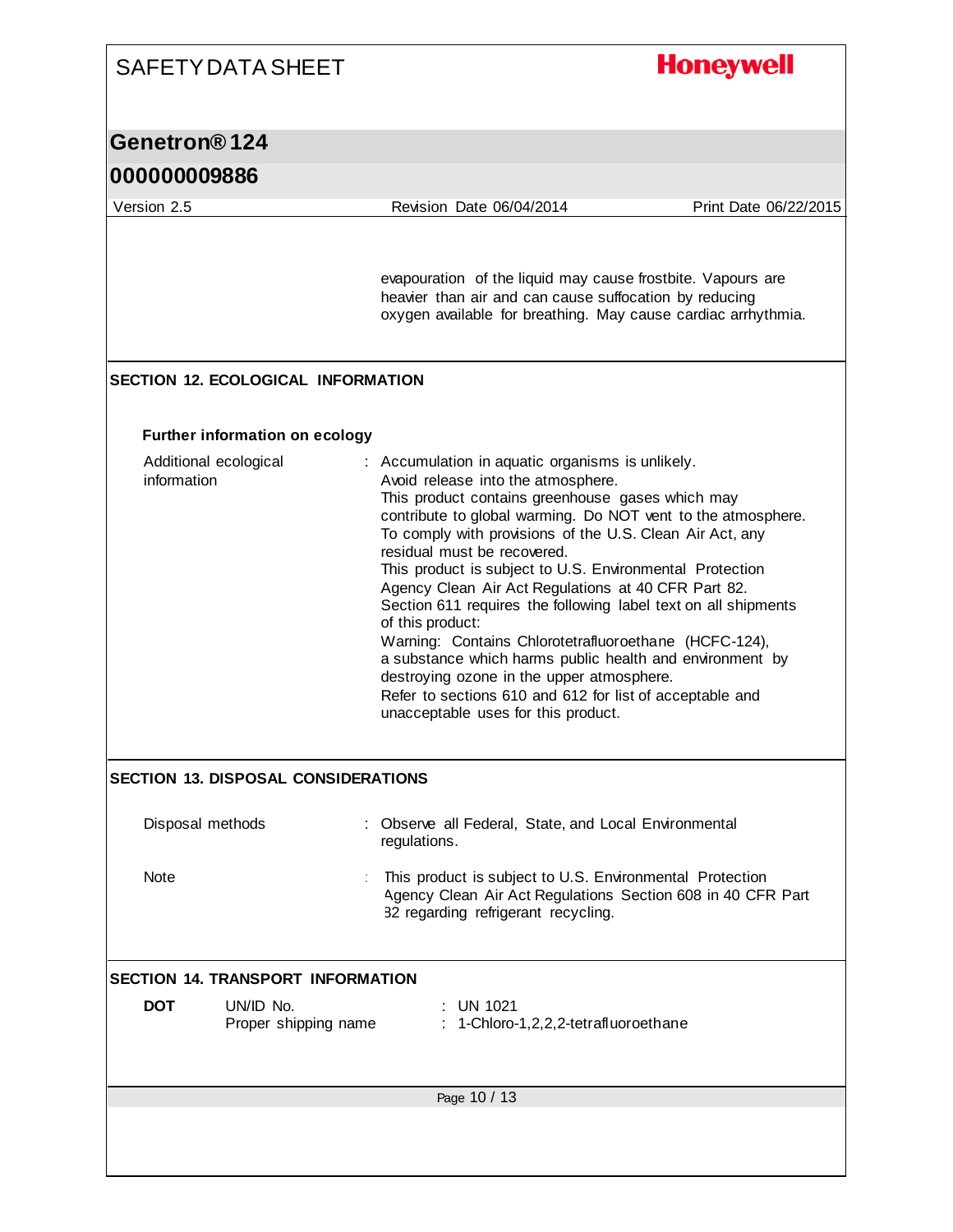## **Honeywell**

### **Genetron® 124**

| Version 2.5                              |                                                                                                                                                                  |                     | Revision Date 06/04/2014                                                                                  | Print Date 06/22/2015 |
|------------------------------------------|------------------------------------------------------------------------------------------------------------------------------------------------------------------|---------------------|-----------------------------------------------------------------------------------------------------------|-----------------------|
|                                          | Class                                                                                                                                                            |                     | 2.2                                                                                                       |                       |
|                                          | Packing group<br><b>Hazard Labels</b>                                                                                                                            |                     | 2.2                                                                                                       |                       |
| <b>IATA</b>                              | UN/ID No.<br>Description of the goods<br>Class<br><b>Hazard Labels</b><br>Packing instruction (cargo<br>aircraft)<br>Packing instruction<br>(passenger aircraft) |                     | $:$ UN 1021<br>1-Chloro-1,2,2,2-tetrafluoroethane<br>2.2<br>: 2.2<br>: 200<br>: 200                       |                       |
| <b>IMDG</b>                              | UN/ID No.<br>Description of the goods<br>Class<br>Hazard Labels<br>EmS Number<br>Marine pollutant                                                                |                     | <b>UN 1021</b><br>: 1-Chloro-1,2,2,2-tetrafluoroethane<br>2.2<br>: 2.2<br>: F-C, S-V<br>no                |                       |
| <b>Inventories</b>                       | <b>SECTION 15. REGULATORY INFORMATION</b>                                                                                                                        |                     |                                                                                                           |                       |
| Control Act                              | US. Toxic Substances                                                                                                                                             | : On TSCA Inventory |                                                                                                           |                       |
| Australia, Industrial<br>Assessment) Act | Chemical (Notification and                                                                                                                                       |                     | : On the inventory, or in compliance with the inventory                                                   |                       |
| Canada. Canadian                         | <b>Environmental Protection</b><br>Act (CEPA). Domestic<br>Substances List (DSL)                                                                                 |                     | : All components of this product are on the Canadian DSL.                                                 |                       |
| List                                     | Japan. Kashin-Hou Law                                                                                                                                            |                     | : Not in compliance with the inventory                                                                    |                       |
|                                          | Korea. Toxic Chemical<br>Control Law (TCCL) List                                                                                                                 |                     | : 1-Chloro-1,1,2,2-tetrafluoroethane<br>354-25-6<br>On the inventory, or in compliance with the inventory |                       |
|                                          |                                                                                                                                                                  |                     | Page 11 / 13                                                                                              |                       |
|                                          |                                                                                                                                                                  |                     |                                                                                                           |                       |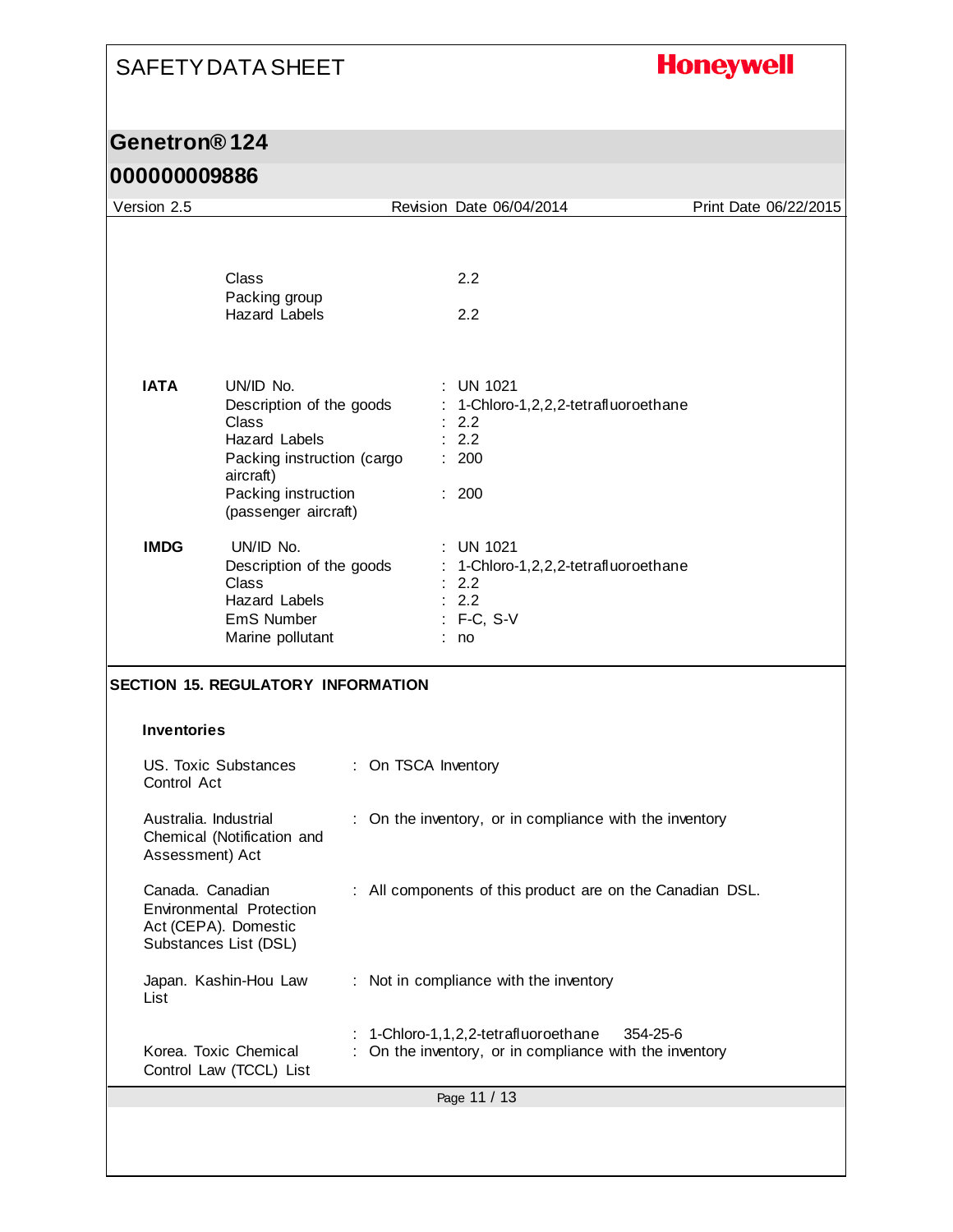## **Honeywell**

## **Genetron® 124**

| Version 2.5                                                      | Revision Date 06/04/2014                                                                                                                                                                | Print Date 06/22/2015 |
|------------------------------------------------------------------|-----------------------------------------------------------------------------------------------------------------------------------------------------------------------------------------|-----------------------|
| Philippines. The Toxic<br>Substances and Hazardous               | : On the inventory, or in compliance with the inventory                                                                                                                                 |                       |
| and Nuclear Waste Control<br>Act<br>China. Inventory of Existing | : On the inventory, or in compliance with the inventory                                                                                                                                 |                       |
| <b>Chemical Substances</b>                                       |                                                                                                                                                                                         |                       |
| NZIOC - New Zealand                                              | : On the inventory, or in compliance with the inventory                                                                                                                                 |                       |
| TSCA 12B                                                         | : US. Toxic Substances Control Act (TSCA) Section 12(b) Export<br>Notification (40 CFR 707, Subpt D)                                                                                    |                       |
|                                                                  | 1-Chloro-1,1,2,2-tetrafluoroethane                                                                                                                                                      | $354 - 25 - 6$        |
| <b>National regulatory information</b>                           |                                                                                                                                                                                         |                       |
| <b>SARA 302 Components</b>                                       | : SARA 302: No chemicals in this material are subject to the<br>reporting requirements of SARA Title III, Section 302.                                                                  |                       |
| <b>SARA 313 Components</b>                                       | : The following components are subject to reporting levels<br>established by SARA Title III, Section 313:<br>: 1-Chloro-1,2,2,2-tetrafluoroethane<br>1-Chloro-1,1,2,2-tetrafluoroethane | 2837-89-0<br>354-25-6 |
| SARA 311/312 Hazards                                             | : Acute Health Hazard<br>Sudden Release of Pressure Hazard                                                                                                                              |                       |
| California Prop. 65                                              | : This product does not contain any chemicals known to State of<br>California to cause cancer, birth defects, or any other<br>reproductive harm.                                        |                       |
| <b>New Jersey RTK</b>                                            | 1-Chloro-1,2,2,2-tetrafluoroethane<br>1-Chloro-1,1,2,2-tetrafluoroethane                                                                                                                | 2837-89-0<br>354-25-6 |
|                                                                  | Page 12 / 13                                                                                                                                                                            |                       |
|                                                                  |                                                                                                                                                                                         |                       |